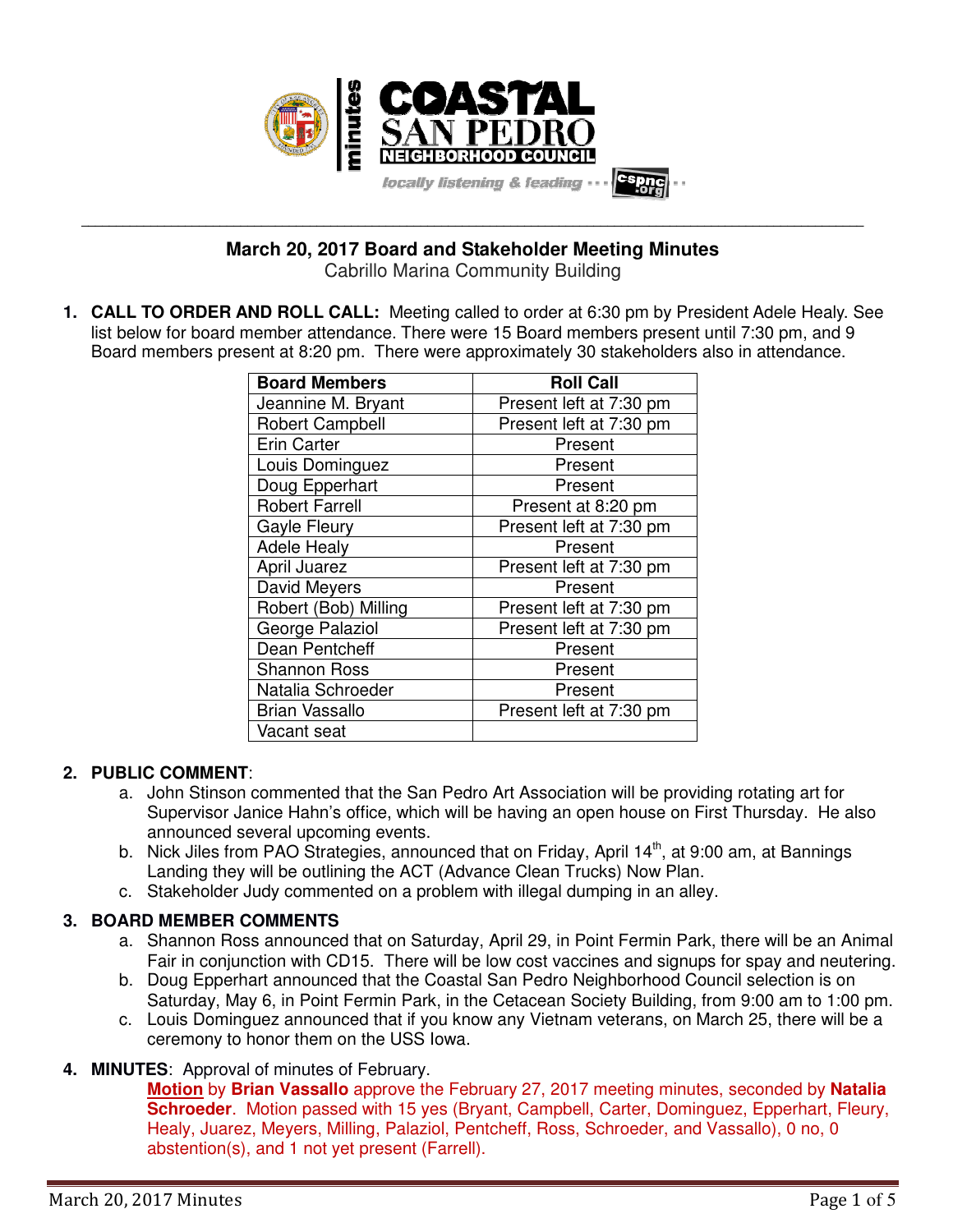### **5. LAPD REPORT**: Senior Lead Officer Elliott Rubright

- a. Officer Rubright gave a brief overview of crime statistics. Sunken City continues to be a problem.
	- i. Officer Rubright answered questions from the board and stakeholders.
	- ii. Officer Rubright's contact information: Twitter handle 5sl85sanpedro, email (preferred method of contact) 38205@lapd.lacity.org and office telephone 310-726-7925.
- b. **PORT POLICE** Aldo Morales Maritime Community Relations Officer Not present

### **6. REPORTS FROM GOVERNMENT AGENCY REPRESENTATIVES**

- a. **Councilman Joe Buscaino CD15** Ryan Ferguson, San Pedro Field Deputy
	- i. Mr. Ferguson provided a written report including some of the following items. To view the full report please go to http://www.cspnc.org/council-district-15-reports.
	- ii. The San Pedro Elks Lodge is making steady progress, despite the rain.
	- iii. Jack in the Box, is planning to be completed by the end of May.
	- iv. On Wednesday, April 5<sup>th</sup> and Saturday April 15<sup>th</sup>, LA County Supervisor Janice Hahn is holding two meetings to hear the publics' thoughts on land use options for the Courthouse.
	- v. Save the date; San Pedro Shred, June  $4<sup>th</sup>$ , 10:00 am to 4:00 pm, this year to be held in downtown San Pedro.
	- vi. Mr. Ferguson answered questions from the board and stakeholders.
- b. **Port of Los Angeles** Augie Bezmalinovich, Community Affairs Advocate
	- i. The next scheduled meetings of the Board of Harbor Commissioners are Thursday, April  $6<sup>th</sup>$ 8:30 am, April 20, 2017, at 6:00 pm the Port Administration building and Thursday May 4, at 8:30 am at the Port Administration building.
	- ii. The Port is offering Community Investment Grant Application workshops, on Tuesday April 4, at 6:00 pm at Bannings Landing and on Wednesday, April 5, at 6:00 pm at the Port Administration building. Applications for grants are available on the Port's website and due by Monday, May 8<sup>th</sup>.
	- iii. Bike Share is coming to the Harbor Area on July  $31<sup>st</sup>$ , there will be 12 stations in Wilmington and San Pedro.
	- iv. On August 13, there will be a CicLAvia event in the Harbor Area, route yet to be determined.
	- v. This year Fleet week will start on Tuesday August 29, and run through Monday, September 4. The welcome party will be on Wednesday night, August 30.
	- vi. Harbor Boulevard lane reductions, one lane in each direction, are coming in April.
	- vii. For World Trade Week, the port offers free one hour harbor boat tours on Saturday, May 20, from 10:00 am to 3:00 pm. Boats will be departing from Bannings Landing in Wilmington and the Harbor Cut in San Pedro.
	- viii. Mr. Bezmalinovich answered questions from the board and stakeholders.
- c. **Congress Woman Nanette Barragan** Morgan Roth, Field Representative Not present
- d. **Assemblyman Patrick O'Donnell** Sarah Patterson, Area Representative Not present
- e. **Mayor Garcetii** Manny Lopez, Harbor Area Representative Not present
- f. **Budget Advocate for the Harbor Region**: Danielle Sandoval Not present
- g. **LAUSD Board Member Dr. Vladovic**: John Larson, Director of Communication Not present

### **7. BUDGET & FINANCE** - Presentation for approval of Monthly Expenditure Report(s) Discussion pertaining to remaining budgetary items, etc.

- a. Approval of February 2017 Monthly Expenditure Report and bank statement. **Motion** by **Robert Campbell** to approve the February 2017 Monthly Expenditure Report and bank statement, seconded by **Natalia Schroeder**. Motion passed with 15 yes (Bryant, Campbell, Carter, Dominguez, Epperhart, Fleury, Healy, Juarez, Meyers, Milling, Palaziol, Pentcheff, Ross, Schroeder, and Vassallo), 0 no, 0 abstention(s), and 1 not yet present (Farrell).
- b. Supplemental Funding Requests Establish a deadline of **April 17, 2017** for receiving supplemental Community Improvement Project (CIP) and Neighborhood Purpose Grant (NPG) applications, which will be considered for funding if excess funds are available to the CSPNC, and direct the CSPNC Secretary or support staff to notify stakeholders of the application procedures and deadline by placing this information on the CSPNC website and via email.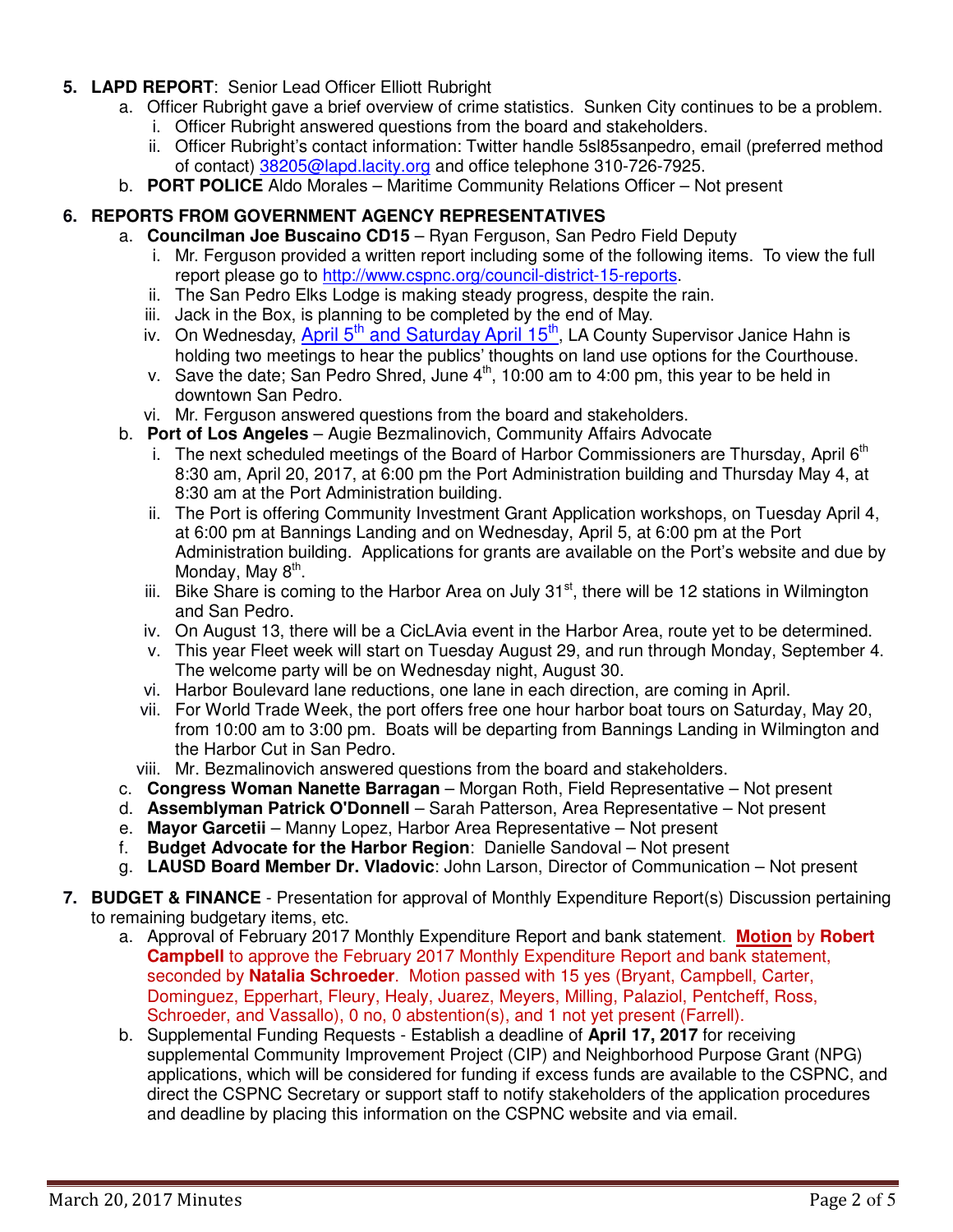**Motion** by **Robert Campbell** to approve the Supplemental Funding requests as outlined above, with a deadline of **April 17, 2017**, seconded by **Bob Milling**. Motion passed with 15 yes (Bryant, Campbell, Carter, Dominguez, Epperhart, Fleury, Healy, Juarez, Meyers, Milling, Palaziol, Pentcheff, Ross, Schroeder, and Vassallo), 0 no, 0 abstention(s), and 1 not yet present (Farrell).

- c. Community Improvement Project Approve a grant to fund a community workday, in collaboration with Council District 15 and Sharefest, to rehabilitate the pedestrian railing along the south side of Paseo del Mar, located approximately between the western boundary of Point Fermin Park and Roxbury Street in Coastal San Pedro, in an amount not to exceed \$10,000, and authorize the CSPNC Treasurer or designee to submit the required documentation to the City of Los Angeles. **Motion** by **Robert Campbell** to approve the Community Improvement Project as outlined above, seconded by **Gayle Fleury**. Motion passed with 14 yes (Bryant, Campbell, Carter, Dominguez, Epperhart, Fleury, Healy, Juarez, Milling, Palaziol, Pentcheff, Ross, Schroeder, and Vassallo), 1 no (Meyers), 0 abstention(s), and 1 not yet present (Farrell).
- d. Neighborhood Purpose Grants Approve the following Neighborhood Purpose Grants that were submitted and received by the filing deadline for projects within the boundaries of the Coastal San Pedro Neighborhood Council:
	- i. Lane Victory, to purchase supplies and equipment to facilitate repairs and improvements to make the vessel more accessible to visitors, particularly school children, in an amount not to exceed \$1,700, and authorize the CSPNC.

**Motion** by **Robert Campbell** to approve the Neighborhood Purchase Grant application to purchase supplies and equipment to facilitate repairs and improvements to make the vessel (LANE VICTORY) more accessible to visitors, particularly school children, in an amount not to exceed \$1,700, and authorize the CSPNC, seconded by **Natalia Schroeder**. Motion passed with 15 yes (Bryant, Campbell, Carter, Dominguez, Epperhart, Fleury, Healy, Juarez, Meyers, Milling, Palaziol, Pentcheff, Ross, Schroeder, and Vassallo), 0 no, 0 abstention(s), and 1 not yet present (Farrell).

- ii. White Point Elementary School Parent Faculty Organization, to purchase classroom computers, including warranties and technical support, to enhance science, technology, engineering, and math education at the campus and increase access to learning resources for students, in an amount not to exceed \$5,800, and authorize the CSPNC Treasurer or designee to submit the required documentation to the City of Los Angeles. **Motion** by **Jeannine Bryant** to approve the Neighborhood Purchase Grant application to purchase classroom computers, including warranties and technical support, to enhance science, technology, engineering, and math education at the campus (White Point Elementary School) and increase access to learning resources for students, in an amount not to exceed \$5,800, and authorize the CSPNC Treasurer or designee to submit the required documentation to the City of Los Angeles, seconded by **George Palaziol**. Motion passed with 14 yes (Bryant, Carter, Dominguez, Epperhart, Fleury, Healy, Juarez, Meyers, Milling, Palaziol, Pentcheff, Ross, Schroeder, and Vassallo), 0 no, 0 abstention(s), 1 recused (Campbell), and 1 not yet present (Farrell).
- **8. Presentation by Michael Leonard** The External Affairs Division of Los Angeles World Airports is in the midst of a public awareness campaign concerning our ongoing \$14 billion modernization of Los Angeles International Airport (LAX), in particular our proposed Landside Access Modernization Program or LAMP for short. It will consist of a 6 million square foot consolidated rental car facility, two 3 million square foot transit hubs and a 2.25 mile automated people mover connecting these facilities and the Expo/LAX Light Rail 96th Street station to the airport. By creating a new front door for LAX we're hoping to reduce the traffic in Central Terminal Area, improve the passenger's customer experience and maintain LAX at the international gateway for the West Coast.
	- a. Mr. Leonard gave a slide presentation on LAX Landside Access Modernization Program (LAMP) at the airport.
	- b. It is estimated that the project, when complete, will reduce 40% of current traffic.
	- c. Mr. Leonard answered questions from the board and stakeholders.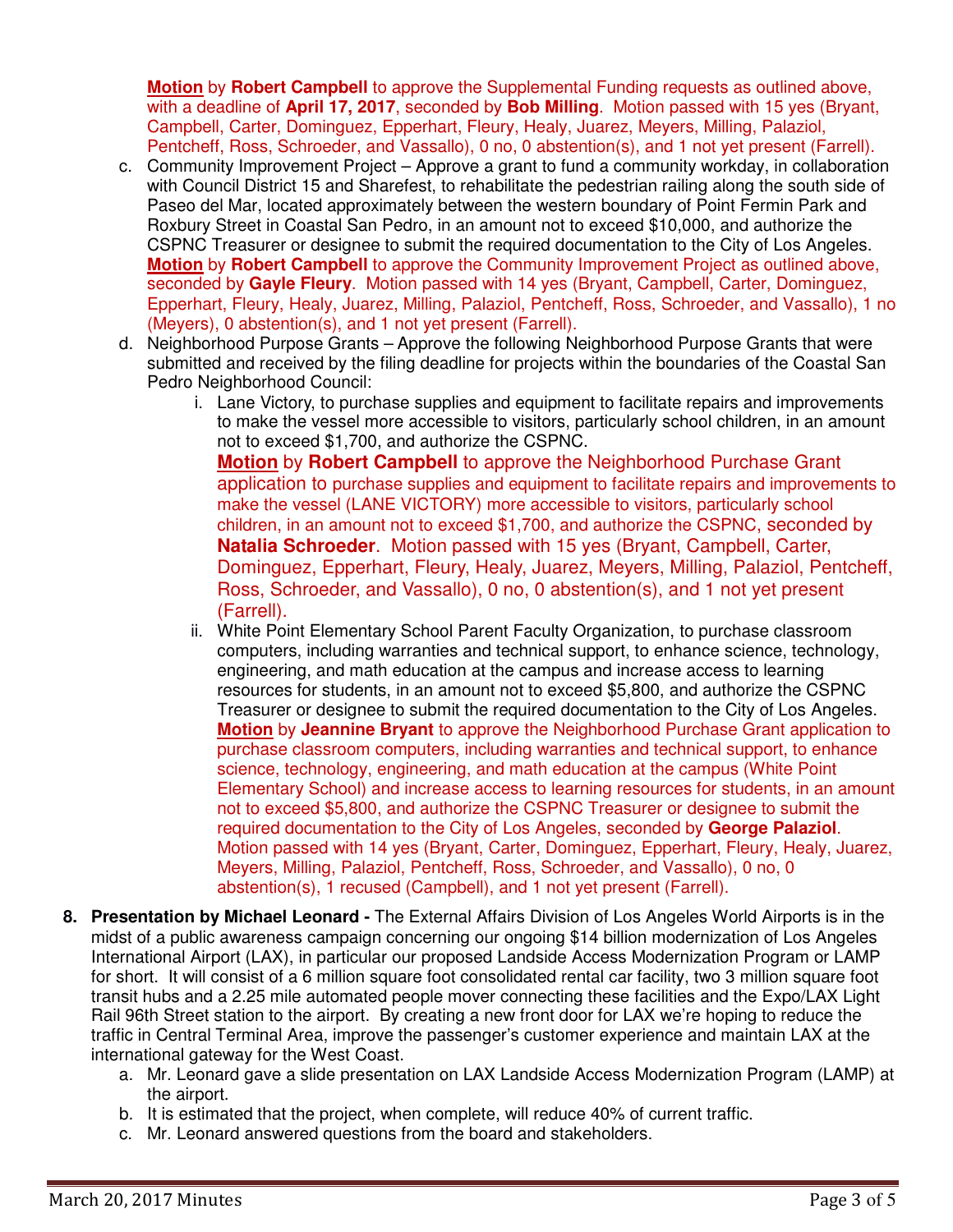- **9. Presentation by Kevin Randolph** newly assigned Director of PortTech LA., shared with us what plans Los Angeles Cleantech Incubator (LACI) has for the Port of LA and for Port Technology.
	- a. Mr. Randolph gave a brief overview of his business career.
	- b. He presented a PowerPoint presentation on the program.
	- c. LACI is a private non-profit organization helping to accelerate the commercialization of clean technologies by offering flexible office space, CEO coaching, mentoring, and access to a robust network of partnerships and capital.
	- d. Mr. Randolph answered questions from the board and stakeholders.
- **10. Presentation by Jerry Gaines -** our CSPNC's Liaison on Purposeful Aging will gave a presentation updating us on the recent Town Hall on aging. He was appointed by Janice Hahn to be the 4th District's delegate to the Purposeful Aging LA Initiative, which was established by our Mayor to bring elected officials, various city departments and community leaders together. Hahn has also appointed him to be Commissioner for the LA County Commission for Older Adults.
	- a. Mr. Gaines talked about some statistics of aging in Los Angeles.
	- b. Stephen Box suggested that they have a town hall on aging in the Harbor Area.
	- c. Mr. Gaines answered questions from the board and stakeholders.

### **11. ACTION ITEMS**

- a. **Stakeholder Motions: Dean Objection to consideration need 2/3 no no second needed** 
	- i. **From Bob Milling:**

Whereas the CSPNC must operate under transparency and at service to the stakeholders and such that actions on the council while in session may not conclude in a way that appeases all council members.

Be it resolved that the CSPNC asks that all council members refrain from politicizing their positions and assisting on attacks on other council members by third party associates. The role of the council is to unite the community and the supplying of incomplete information, council correspondence and false information is detrimental to the success and viability of the council as it moves forward. All issues with other council members should be addressed with DONE, the other council members and through channels that are created to handle this type of issue.

**Objection to consideration** of the above motion by **Dean Pentcheff** (no second required), on the grounds that the essence of the action part of the motion is that Board members should follow the rules and ethics guidelines to which we have already agreed, and therefore the motion is pointless. Furthermore, debate on the motion is likely to be needlessly divisive and hostile, and hence damaging. Consideration of the motion stopped with 0 yes, 9 no (Carter, Dominguez, Epperhart, Farrell, Healy, Meyers, Pentcheff, Ross, and Schroeder), 0 abstention(s), and 7 left meeting early (Bryant, Campbell, Fleury, Juarez, Milling, Palaziol, and Vassallo).

### i. **From Robert Ferrell**

Whereas the pedestrian gate entering Joan Milke Flores Park, located on Roxbury in Coastal San Pedro has been locked, and

Whereas there are no other pedestrian entrances to the park, and Whereas several stakeholders in the area have told us that they have had some traumatic close calls trying to enter the park through the vehicle gate, and Whereas these stakeholders have gone to Parks and Recreation to ask the gate be reopened and have been told it would not happen, and

Whereas representative from Joe Bucaino's office have also approached Parks and Recreation to get the gate re-opened and have been told it would not happen, and Whereas a new pedestrian entrance would take both time and money,

Therefore, The Coastal San Pedro Neighborhood Council requests that the Department of Neighborhood Empowerment consult with the City Attorney to find out if and how these concerned constituents can get the only pedestrian gate reopened to the park until Parks and Recreation can come up with a new, safe and accessible pedestrian entrance Joan Milke Flores Park.